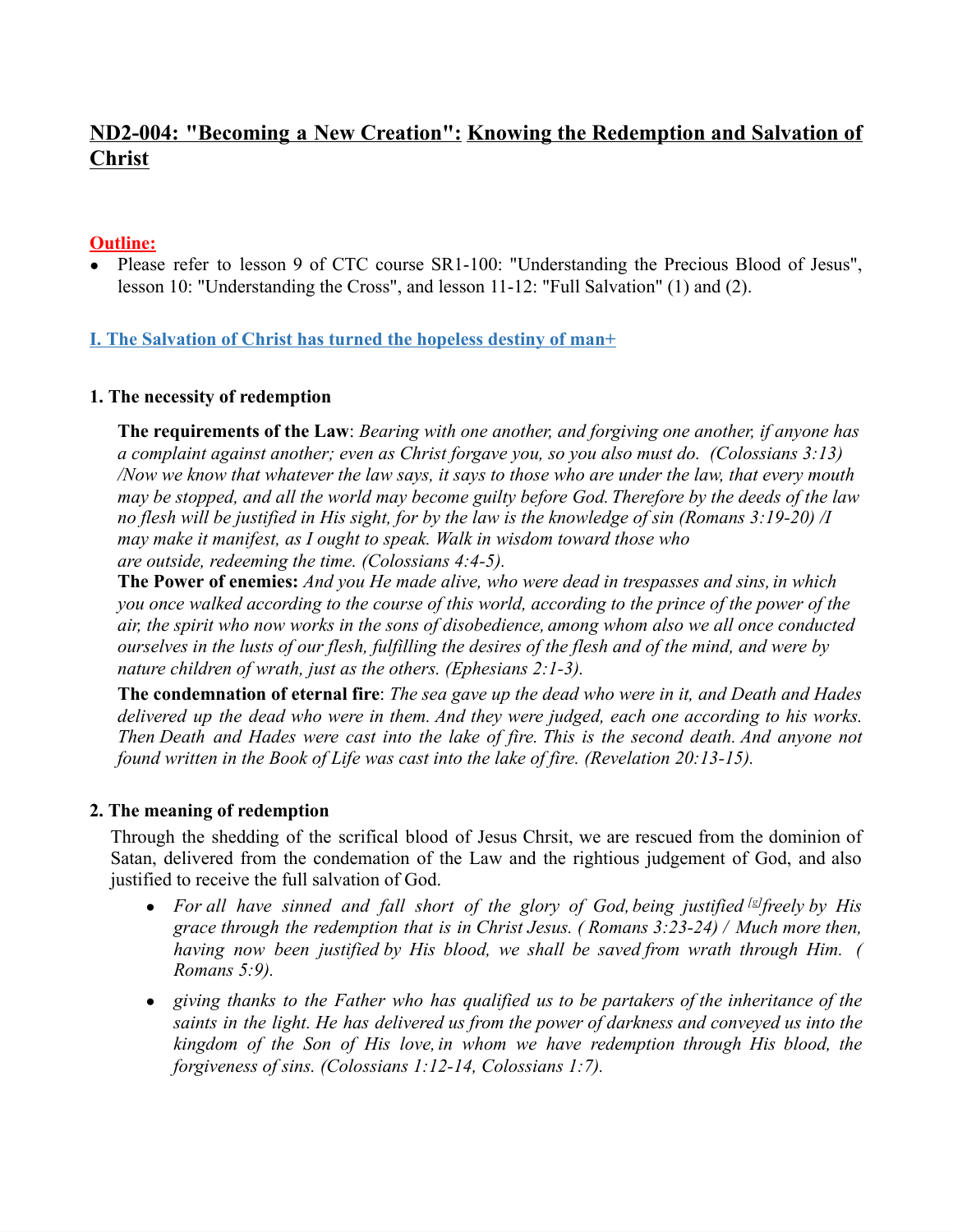• But this Man, after He had offered one sacrifice for sins forever, sat down at the right hand *of God, from that time waiting till His enemies are made His footstool.For by one offering He has perfected forever those who are being sanctified. (Hebrews 10:12-14).*

# **II. God's full salvation has transformed the life of saints and their eternal destination.**

**1. Christ's redemption is the foundation that enables us to inheret and experience God's full salvation.**

## **2. What is 'full salvation'?**

**a. The scope of full salvation encomposses the salvation of the total man: "spirit", "soul" and the "body".**

*Now may the God of peace Himself sanctify you completely; and may your whole spirit, soul, and body be preserved blameless at the coming of our Lord Jesus Christ. (1 Thessalonians 5:23)*

**b. Experiencially the full salvation includes "justification", "sanctification" and "glorification".**

Romans 8:28-30 is the most complete description of God's Salvation Plan, which includes thesethree important stages

• And we know that all things work together for good to those who love God, to those who are *the called according to His purpose.For whom He foreknew, He also predestined to be conformed to the image of His Son, that He might be the firstborn among many brethren. Moreover whom He predestined, these He also called; whom He called, these He also justified; and whom He justified, these He also glorified. (Romans 8:28-30).*

## **3. The necessary understandings and experiences of "justification", "sanctification " and "glorification"**

**a. "Justification"**

**i. Obtaining justification:** *Being justified freely by His grace through the redemption that is in Christ Jesus,whom God set forth as a propitiation by His blood, through faith, to demonstrate His righteousness, because in His forbearance God had passed over the sins that were previously committed. (Romans 3:24-25).*

## **Three key factors are mentioned here: a) the grace of God; b) the blood of Jesus; and c) the faith of man.**

**ii. The blessings of being justified**: *Therefore, having been justified by faith, we have peace with God through our Lord Jesus Christ, through whom also we have access by faith into this* grace in which we stand, and rejoice in hope of the glory of God. And not only that, but we also *glory in tribulations, knowing that tribulation produces perseverance; and perseverance, character; and character, hope.Now hope does not disappoint, because the love* of God has been poured out in our hearts by the Holy Spirit who was given to us. For when we *were still without strength, in due time Christ died for the ungodly.For scarcely for a righteous*

*man will one die; yet perhaps for a good man someone would even dare to die. But God*